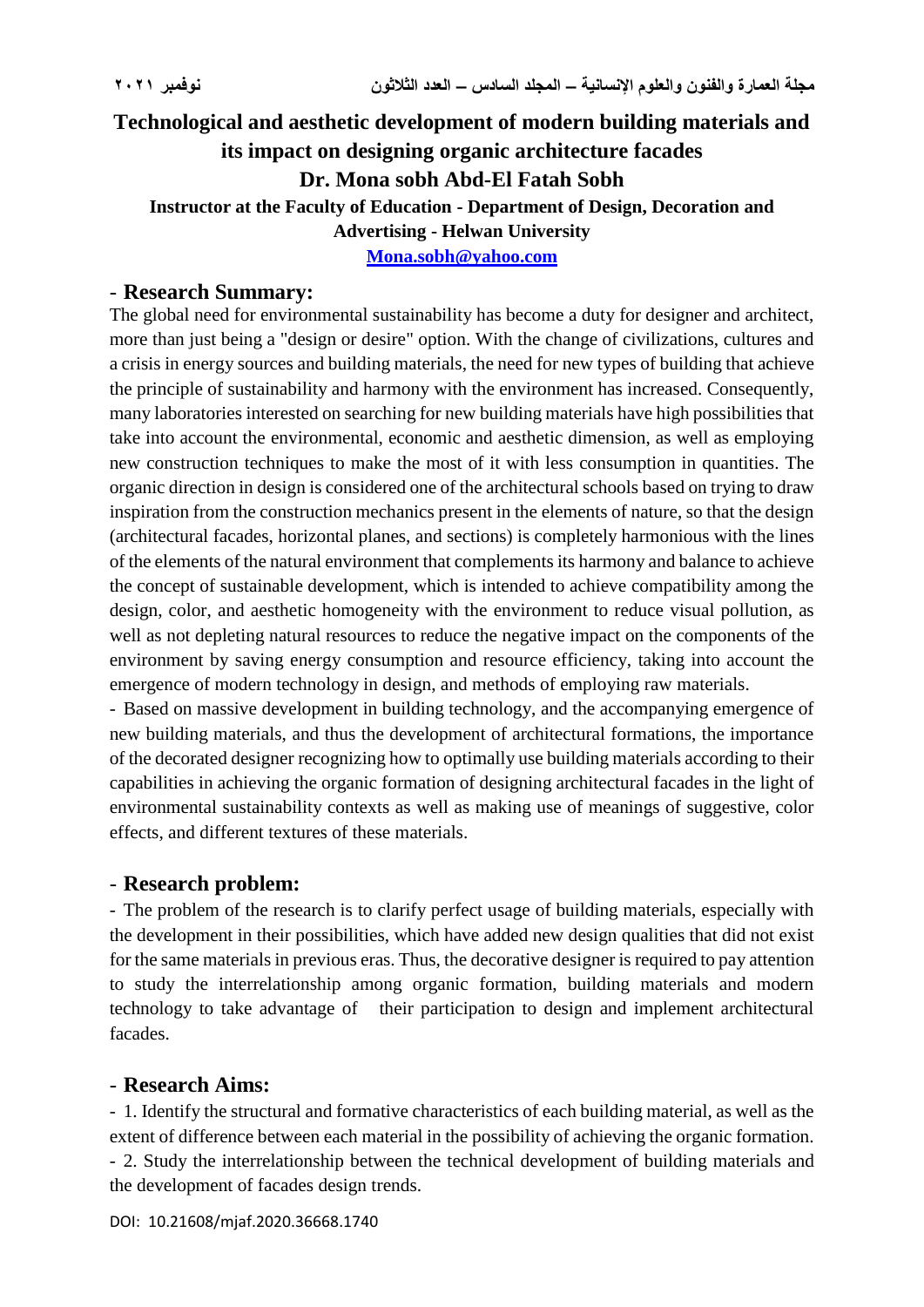## - **Research hypotheses:**

- 1. The development of the design and implementation of the architectural facades came as a reflection of the technical development of building materials and accurate knowledge of their capabilities and good use, which led to an increase in their architectural, aesthetic and functional efficiency.

- 2. A thorough understanding of the properties of building materials by the designer and the architect makes the best use of their capabilities and ensures their proper employment utilization so that the design returns are appropriate to the career goal.

- 3. The technical development of building materials has led to the emergence of many modern architectural and design trends, which created new formative vocabulary, and allowed the implementation of design ideas that were difficult to achieve in the past

- 4. Studying the principles of designing the elements of nature is one of the most important means to reach principles that can be used to produce organic interfaces that merge and are compatible with the natural environment and enjoy structural and formative efficiency.

## - **Research themes:**

- 1. Organic Design.

- 2. Technical development of building materials and their impact on the design of organic architectural facades;

- - Natural materials
- - Mixed Materials
- - Fabricated Materials

## - **Research Methodology:**

- The researcher will follow the descriptive and analytical approach.

- 1. Definition of Organic Design.

- 2. Technical development of building materials and their impact on the design of organic architectural facades; Natural materials

- Mixed Materials
- Fabricated Materials

-

## **Research Methodology:**

The researcher will follow the descriptive and analytical approach.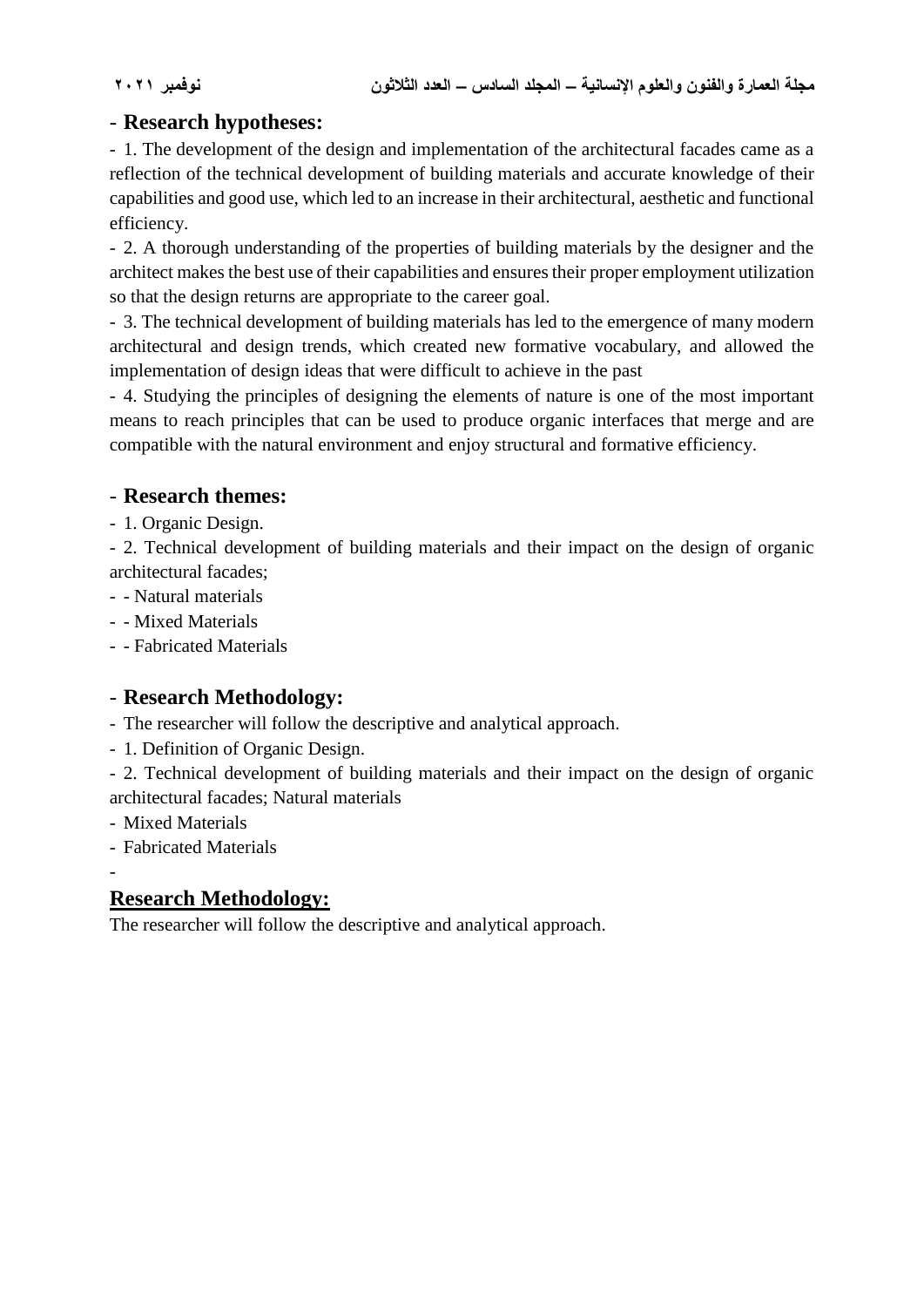## **1.Definition of Organic Design.**

**2.Technical development of building materials and their impact on the design of organic architectural facades;**

- **Natural materials.**



**Using stones to implement an organic design**



**Using wood to carry out organic design**

- **Mixed Materials**

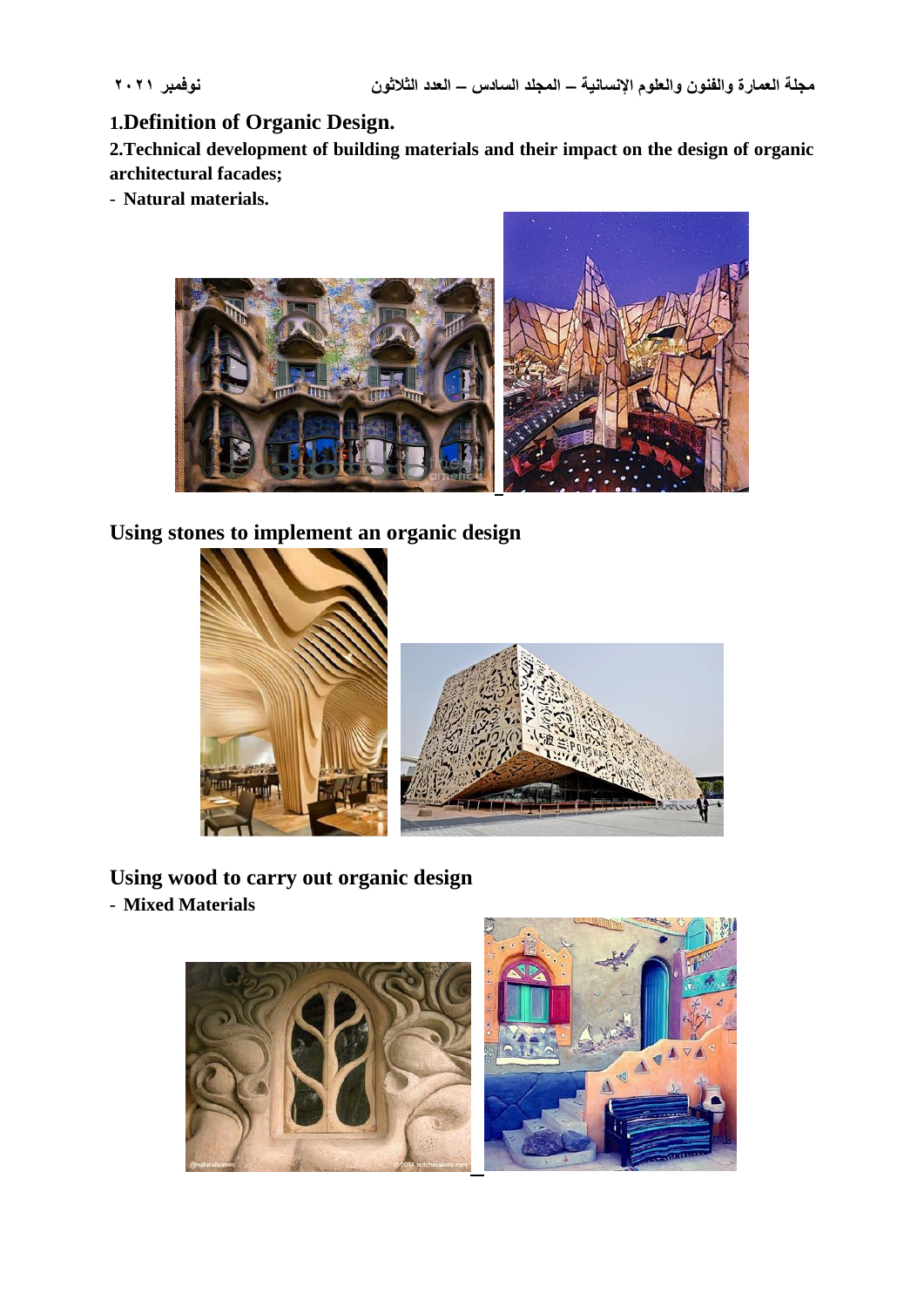**Using clay to carry out an organic design**



## **Using concrete to implement an organic design**

- **Fabricated Materials**



# **Using Fabricated Materials to implement an organic design**

#### **Research Results:**

1.To design a sustainable building, nature must be seen as a metaphor for making it a problem for the designer to reach the ideal state and to an environmentally reactive architecture by simulating the shapes, functions, and systems of environmental elements.

2.The process of selecting building materials has become a complex process, especially with the diversity of alternatives in a single material. To ensure the optimal selection and use of materials, the decorative and architectural designer must be aware of the characteristics of the chosen material

3.Each building material has achieved a clear imprint in the design of the facades of organic architecture according to its various characteristics, and the introduction of computer science in the design and implementation processes has helped the emergence of new organic formations that were difficult to obtain by traditional methods